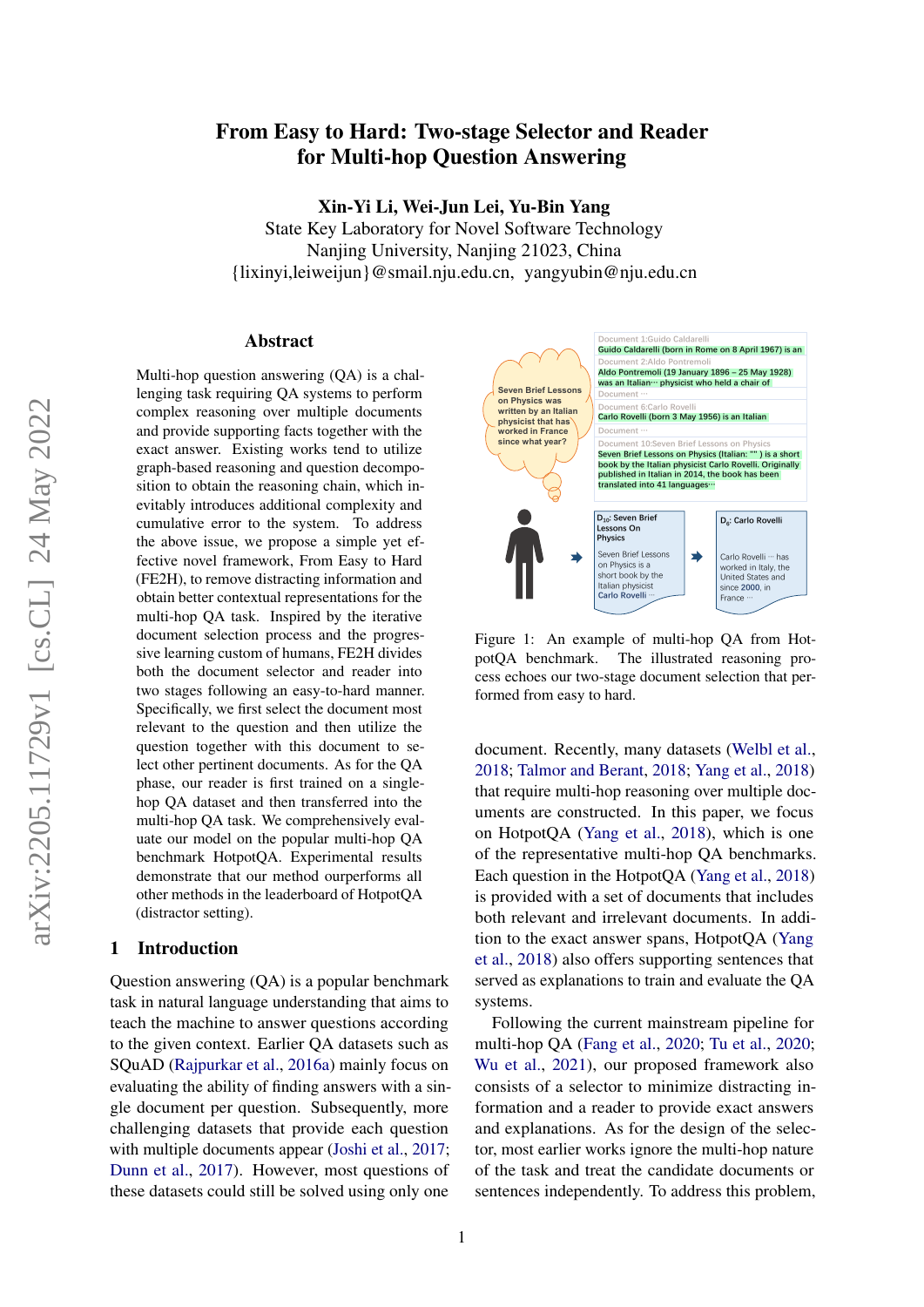recent works include SAE [\(Tu et al.,](#page-8-6) [2020\)](#page-8-6) and S2G [\(Wu et al.,](#page-8-7) [2021\)](#page-8-7) apply a multi-head self-attention (MHSA) layer to encourage inter-document interactions. However, they still use a pre-trained language model (PLM) to encode each document separately before this MHSA layer, which cannot fully exploit the strong modeling and natural language understanding capacity of the PLMs and thus results in limited interactions. Notice that although S2G further adopts cascaded retrieval that fed with the text of the coarse-selected documents compared to SAE, these selectors aim to find all of the relevant documents at one time, ignoring the sequential nature of the relevant documents brought by the multi-hop reasoning.

Different from the above-mentioned selectors, our proposed selector consists of two stages, where one document is selected at a stage. Specifically, we first select the document that is most relevant to the question and then select the other one based on the question and the previously selected document. Figure [1](#page-0-0) illustrates an example of this twostage document selection process when we are answering multi-hop questions, which suggests that our two-stage selector shows great consistency to the reasoning process of humans. Concretely, we first arrive at document  $D_{10}$  according to the question, which indicates that "Seven Brief Lessons on Physics is written by Carlo Rovelli". Next, we identify the document containing "Carlo Rovelli has worked in France since 2000" using the question together with document  $D_{10}$ . Our experiments demonstrate that with the help of the two-stage easy-to-hard manner, even simply adding a binary classification layer on a PLM could achieve strong performance.

After document selection, the filtered context is passed to the question answering module, namely the reader. Many existing works focus on guiding the readers to imitate the human reasoning process with elaborately designed pipelines, which can be roughly divided into two categories. One category is graph-based approaches, including SAE [\(Tu](#page-8-6) [et al.,](#page-8-6) [2020\)](#page-8-6) that treats sentences as graph nodes and HGN [\(Fang et al.,](#page-8-5) [2020\)](#page-8-5) that builds a hierarchical graph with nodes of different granularities. However, these methods require additional techniques, including named entity recognition and graph modeling, which inevitably lead to the growth of complexity and error accumulation. Due to these disadvantages, there have been works demonstrating that

graph modeling may not be indispensable [\(Shao](#page-8-8) [et al.,](#page-8-8) [2020\)](#page-8-8). Consequently, we also do not exploit any graph-based reasoning methods for the sake of simplicity. Another category is question decomposition methods, such as DECOMPRC [\(Min et al.,](#page-8-9) [2019\)](#page-8-9) and ONUS [\(Perez et al.,](#page-8-10) [2020\)](#page-8-10) that map one multi-hop, hard question to many single-hop, easy sub-questions. Although we appreciate the idea of decomposing the hard task into easy ones, the difficulty and complexity brought by the sub-question generation cannot be ignored.

Inspired by the question decomposition-based methods and the experience that children are usually learned from the very easy questions, we pose the question that whether it is too hard and confusing for models to directly learn to answer multihop questions from scratch. Therefore, our reader is firstly trained on a simpler single-hop dataset SQuAD [\(Rajpurkar et al.,](#page-8-11) [2016b\)](#page-8-11) before performing the harder, multi-hop QA task. We assume that training on the single-hop dataset could initialize the model with better parameters and make it easier for the model to answer multi-hop questions. In addition, the process of learning from easy to hard is consistent with the widely accepted concept that there supposed to be a gradual progression of skill acquisition [\(Liu et al.,](#page-8-12) [2017;](#page-8-12) [Roads et al.,](#page-8-13) [2018;](#page-8-13) [Song et al.,](#page-8-14) [2019\)](#page-8-14). Our experiments illustrate that the two-stage reader effectively boosts the performance, which verifies our assumption.

The main contributions of our work are summarized as follows:

- We propose a simple yet effective multi-hop QA framework called FE2H, where both the document selector and reader are divided into two stages following the easy-to-hard manner.
- We introduce a novel document selection module that iteratively performs binary classification tasks to select relevant documents by simply adding a prediction layer on a PLM.
- The proposed reader is first trained on a singlehop QA dataset and then transferred into the multi-hop QA task, which is inspired by the progressive learning process of humans.
- We comprehensively evaluate our model on the popular multi-hop QA benchmark HotpotQA. Experimental results show that the proposed FE2H can surpass the previous stateof-the-art by a large margin across all metrics.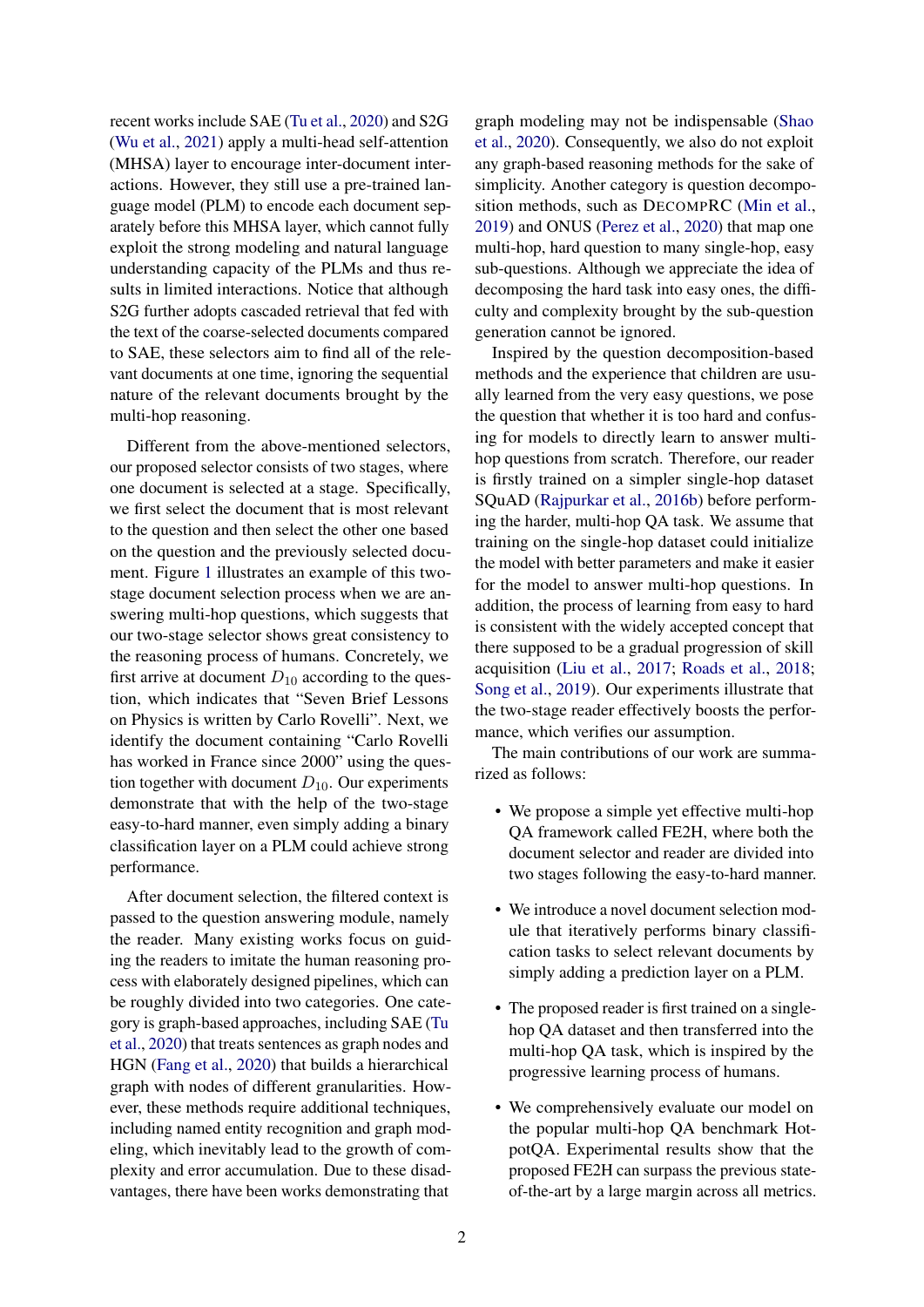# <span id="page-2-0"></span>2 Related Work

Selector for QA Sentence or document selector aims to minimize noisy information, which has been proved effective for improving the performance and efficiency of the QA system. The study in [\(Min et al.,](#page-8-15) [2018\)](#page-8-15) proposes a sentence selector for SQuAD [\(Rajpurkar et al.,](#page-8-11) [2016b\)](#page-8-11) since questions can be answered within a single sentence. As for multi-hop QA, [\(Wang et al.,](#page-8-16) [2019\)](#page-8-16) and [\(Groen](#page-8-17)[eveld et al.,](#page-8-17) [2020\)](#page-8-17) simply treat the documents and sentences separately, ignoring the interaction between them. Therefore, SAE [\(Tu et al.,](#page-8-6) [2020\)](#page-8-6) and S2G [\(Wu et al.,](#page-8-7) [2021\)](#page-8-7) append an MHSA layer to encourage document interaction. To acquire the finer-grained result, S2G [\(Wu et al.,](#page-8-7) [2021\)](#page-8-7) further adopt another cascaded paragraph retrieval module, which takes the text of the selected documents as input and subsequently explore deeper relationships between them. Since SAE and S2G attempt to locate all of the relevant documents at the same time, a naive binary classifier could not perform well. Therefore, SAE [\(Tu et al.,](#page-8-6) [2020\)](#page-8-6) and S2G [\(Wu](#page-8-7) [et al.,](#page-8-7) [2021\)](#page-8-7) reformulate the classification objective into a ranking and scoring objective respectively to conform with the ranking nature of the selector. Different from the above selectors, we present a novel two-stage selector that neither selects the documents independently nor simultaneously.

Reader for multi-hop QA Existing multi-hop QA readers can be roughly divided into two categories: reasoning based on intermediate results and reasoning based on graph. The first category can be further grouped by whether the intermediate result is represented in hidden state or free form text. As for the former group, QFE [\(Nishida et al.,](#page-8-18) [2019\)](#page-8-18) identifies relevant sentences by updating an RNN hidden state vector in each step, others update the representation vector of query and context iteratively to obtain the final answer [\(Das et al.,](#page-7-0) [2018;](#page-7-0) [Feldman and El-Yaniv,](#page-8-19) [2019\)](#page-8-19). The representative works of the latter group mainly acquire the intermediate textual result by firstly decomposing the original question or generating a sub-question and then adopting off-the-shelf readers [\(Qi et al.,](#page-8-20) [2019;](#page-8-20) [Min et al.,](#page-8-9) [2019;](#page-8-9) [Perez et al.,](#page-8-10) [2020\)](#page-8-10). The second category exploits graph neural networks to reason over the constructed graph. DFGN [\(Qiu](#page-8-21) [et al.,](#page-8-21) [2019\)](#page-8-21) and CogQA [\(Ding et al.,](#page-8-22) [2019\)](#page-8-22) focus on the entity graph while SAE [\(Tu et al.,](#page-8-6) [2020\)](#page-8-6) treats sentences as graph nodes to identify supporting sentences. Furthermore, [\(Tu et al.,](#page-8-23) [2019\)](#page-8-23), HGN [\(Fang et al.,](#page-8-5) [2020\)](#page-8-5) and AMGN [\(Li et al.,](#page-8-24) [2021\)](#page-8-24) reasoning over the heterogeneous graph with different types of nodes and edges. However, there are recent works that question whether the graph structure is necessary. QUARK [\(Groeneveld et al.,](#page-8-17) [2020\)](#page-8-17), C2F Reader [\(Shao et al.,](#page-8-8) [2020\)](#page-8-8) and S2G [\(Wu et al.,](#page-8-7) [2021\)](#page-8-7) demonstrate that the performances of the simple graph-free readers are on par with the graph-based reasoning methods. C2F Reader [\(Shao](#page-8-8) [et al.,](#page-8-8) [2020\)](#page-8-8) further claims that graph-attention can be considered as a special case of self-attention. In this paper, we propose a reader that simply follows a two-stage pipeline and free of any recurrent state updating and graph modeling.

#### 3 Proposed Framework

We choose the distractor setting of HotpotQA [\(Yang et al.,](#page-9-0) [2018\)](#page-9-0) as our testbed, where each question is equipped with 2 relevant documents and 8 distractors. A list of supporting sentences and an answer that could be an exact text span or "Yes/No" are also provided for evaluation. The overview of our proposed framework is shown in Figure [2.](#page-3-0) Following the traditional pipeline of multi-hop QA system, We first utilize a document selection module to construct almost noise-free context and then pass them to the downstream question answering module to extract supporting facts and answer span simultaneously.

### 3.1 Document Selection Module

At this phase, we aim to filter the distracting information and generate high-quality context, namely almost noise-free context, for the following question answering module. Note that although there are many works that perform recurrent reasoning using graph modeling and question decomposition when extracting supporting sentences and answers, existing selectors still extract relevant documents independently or simultaneously, which has been discussed in Section [1](#page-0-1) and Section [2.](#page-2-0) Therefore, we assume that the recurrent reasoning manner should also be applied in a larger granularity, namely the document level. Recall that when we answer a multi-hop question, in most cases, we first select the document most relevant to the question and use this document together with the question to find another. Inspired by this insight, we divide the document selection into two steps, one document at a step, which is different from the existing methods.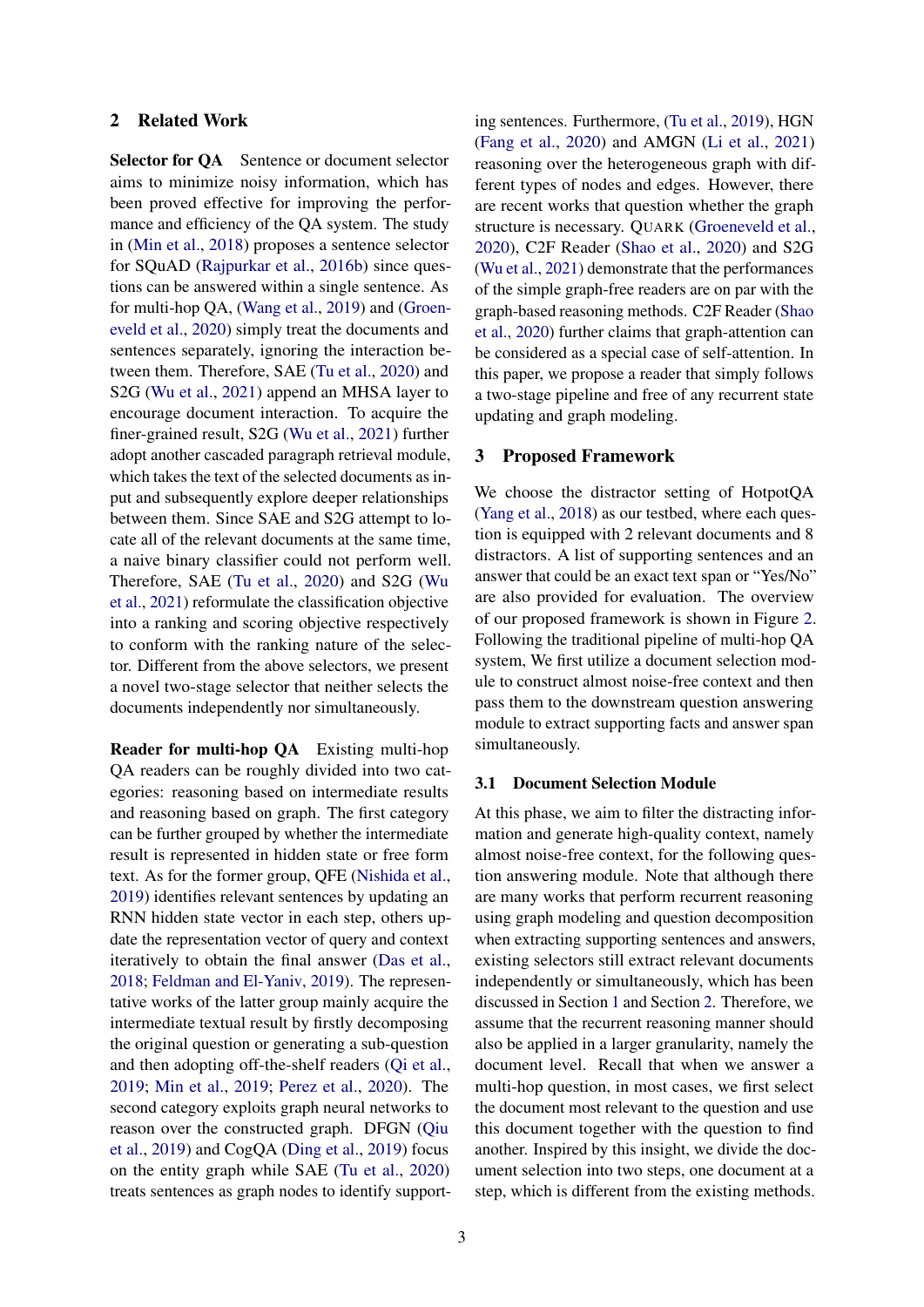<span id="page-3-0"></span>

Figure 2: Overview of our proposed framework FE2H. The left part shows our whole pipeline, including a first stage selector to find the most relevant document to the question, a second stage selector to find the other relevant document according to the question and the previously selected document, and a question answering module to extract answers and supporting facts based on the selected documents and question. The right part illustrates the detailed computation process of our cross attention enhanced reading comprehension model.

The first stage In this stage, we aim to select the document that is most relevant to the question. We feed the sequence "[CLS] + question + [SEP] + document + [SEP]" to a PLM ELECTRA [\(Clark](#page-7-1) [et al.,](#page-7-1) [2020\)](#page-7-1) and project the output of token "[CLS]" to calculate the relevant score  $P(d|q)$  for each candidate document  $d$  and question  $q$ . We label all the documents containing supporting facts as relevant and calculate the binary cross-entropy loss as:

$$
\mathcal{L}_{S_1} = -\sum_{i=1}^{N} \sum_{j=1}^{M} (t_{ij} \log P(d_{ij}|q_i) + (1 - t_{ij}) \log(1 - P(d_{ij}|q_i))) \tag{1}
$$

where  $q_i$  is the *i*th question in the dataset,  $d_{ij}$  is the *j*th candidate document of  $q_i$ ,  $t_{ij}$  is the label of the question-document pair  $(q_i, d_{ij})$ , N is the number of questions and  $M$  is the size of each candidate document set, which is 10 for HotpotQA. We select the document with the highest relevance score and denote the chosen document as  $p_1$ . That is, given question  $q_i$ ,  $p_{i1} = \arg \max_j P(d_{ij} | q_i)$ .

The second stage The aim of this stage is to find the other relevant document based on the previous result. Therefore, we generate the input as " $[CLS] + question + [SEP] + document_1 + [SEP]$ + document<sub>2</sub> + [SEP]", where document<sub>1</sub> is the document selected at the first step and document. is another candidate document. We calculate the relevance score of the candidate document as the previous step, which is denoted as  $P(d|q, p)$ . The

binary cross-entropy loss is computed as:

$$
\mathcal{L}_{S_2} = -\sum_{i=1}^{N} \sum_{j=1}^{M} \mathbb{I}(d_{ij} \neq p_{i1})(t_{ij} \log P(d_{ij}|q_i, p_{i1}) + (1 - t_{ij}) \log(1 - P(d_{ij}|q_i, p_{i1})))
$$
\n(2)

where  $\mathbb I$  is the indicator function. Likewise, we select the document with the highest relevance score of this step and denote it as  $p_2$ .

After the two-stage retrieval, the selected documents for each question are concatenated and passed to the following question answering module to serve as the high-quality context.

#### 3.2 Question Answering Module

Multi-task Model In this phase, we implement a multi-task model to extract the answers and the supporting facts of the multi-hop questions, which is illustrated in Figure [2.](#page-3-0) Firstly, we concatenate the context and the question as a sequence and use a PLM called ELECTRA [\(Clark et al.,](#page-7-1) [2020\)](#page-7-1) to obtain the contextual representations of the input text. Subsequently, We exploit cross attention to enhance the interaction between the context and the question to acquire better context embeddings. Finally, a multi-task learning approach is adopted to jointly extract the answer and supporting sentences by simply adding a linear prediction layer.

Firstly, we are supposed to construct the input sequence as the input for ELECTRA [\(Clark et al.,](#page-7-1) [2020\)](#page-7-1). Considering the "Yes/No" answer case, "yes" and "no" tokens are added to the beginning of the sequence. Besides, we add a "[UNK]" be-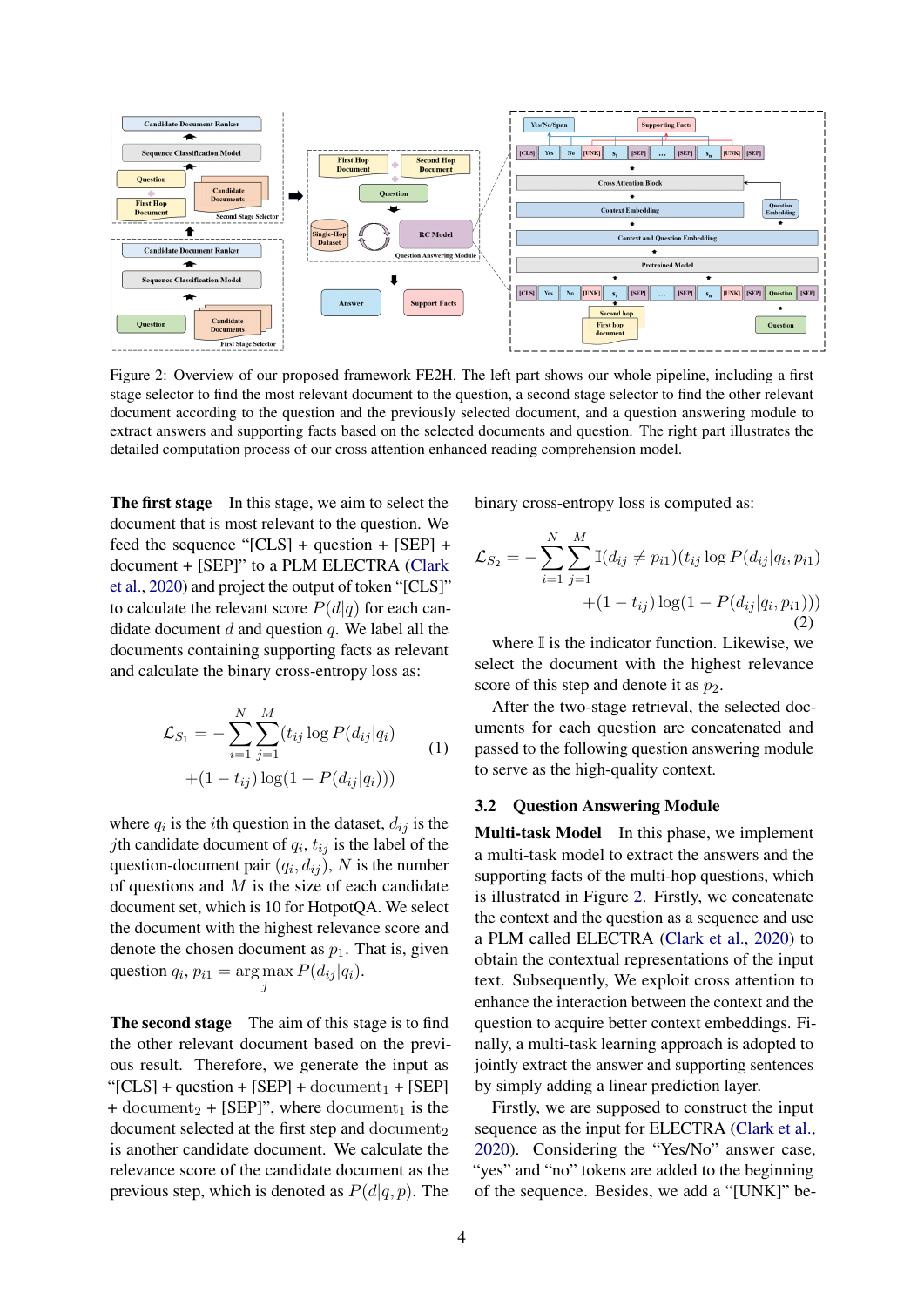fore each sentence in the context, whose contextual representation is used for supporting sentence classification. Therefore, our input sequence can be formulated as " $[CLS] + yes + no + context + [SEP]$ + question + [SEP]". We denote the ELECTRA output of the input as  $H = [h_1, \dots, h_L] \in \mathbb{R}^{L \times d}$ , the context output as  $H_c = [h_1, \cdots, h_S] \in \mathbb{R}^{S \times d}$  and the question output as  $H_q = [h_{S+1}, \cdots, h_L] \in$  $\mathbb{R}^{T \times d}$ , where L is the length of the input sequence, S is the length of the context,  $T = L - S$  is the length of the query, and  $d$  is the hidden vector dimension of ELECTRA.

To improve the QA performance, we further add a cross attention interaction module to enhance the interaction between the context and query representations. At the same time, in order to obtain a better result and make the convergence faster during training, we use two cross attention blocks, including one with layer normalization and the other without layer normalization. The cross attention is computed as:

$$
Q = H_c W^Q \tag{3}
$$

$$
K = H_q W^K \tag{4}
$$

$$
V = H_q W^V \tag{5}
$$

$$
CrossAttention =Attention(Q, K, V)
$$
\n(6)

$$
\text{Attention}(Q, K, V) = \text{softmax}(\frac{QK^{\mathsf{T}}}{\sqrt{d_k}})V \quad (7)
$$

To extract the answer spans, we utilize a linear prediction layer on the context representations to identify the start and end position of the answer. The corresponding loss items are denoted as  $\mathcal{L}_{start}$ and  $\mathcal{L}_{end}$  respectively. As for the supporting facts prediction, we utilize a linear binary classifier on the output of the "[UNK]" that added before each sentence to decide whether a sentence is relevant or not. The classification objective of supporting facts is denoted as  $\mathcal{L}_{sf}$ . Finally, we jointly optimize the above objectives as:

$$
\mathcal{L} = \gamma_1 \mathcal{L}_{start} + \gamma_2 \mathcal{L}_{end} + \gamma_3 \mathcal{L}_{sf}
$$
 (8)

Two-stage Reader As discussed in Section [1,](#page-0-1) we assume that directly fine-tuned a PLM on a multihop QA task may be too hard and confusing for models. As a result, the model may answer the multi-hop questions with the single-hop shortcut, namely word-matching the question with a single sentence [\(Jiang and Bansal,](#page-8-25) [2019\)](#page-8-25). Therefore, we first train our model on a single-hop QA dataset

SQuAD [\(Rajpurkar et al.,](#page-8-11) [2016b\)](#page-8-11) and then transfer the model to the multi-hop QA task. We suppose that the parameters that optimized by the single-hop QA task are much better than the random initialized parameters. Consequently, after learning singlehop QA task, the model tends to converge faster and achieve higher performance. Note that the model structure of the single-hop and multi-hop stage is the same.

# 4 Experiments

### 4.1 Dataset

We evaluate our model on the distractor setting of HotpotQA [\(Yang et al.,](#page-9-0) [2018\)](#page-9-0). HotpotQA consists of 113k Wikipedia-based and crowdsourced question-answer pairs, including 90K training examples, 7.4K development examples and 7.4K test examples.

In the distractor setting, each question in the dataset is provided with a small set of documents that contains two supporting documents and eight irrelevant documents. HotpotQA [\(Yang et al.,](#page-9-0) [2018\)](#page-9-0) also provides a list of supporting sentences for each question, which encourages model to explain the predictions. The Exact Match (EM) and F1 scores are used to evaluate models for both tasks and joint EM and F1 scores are used in the evaluation of the overall performance. The performance of our model on the test set is obtained by submitting our best model on the development set. Since the test set is not available, we report the performance of our comprehensive experiments on the development set.

#### 4.2 Implementation Details

Our model is implemented based on the transformers of Hugging Face [\(Wolf et al.,](#page-8-26) [2020\)](#page-8-26) and we adopt ELECTRA and ALBERT as our PLM to obtain the contextual embeddings of the questions and context. Our experiments are all performed on 2 or 3 NVIDIA A100 GPUs. The implementation details of our two-stage selector and reader are listed as follows.

Two-stage Selector We train two document selectors with a base and a large version of ELEC-TRA, respectively. Due to resource limitation, the ablations on document selection is only performed on ELECTRA-base. The number of epochs is set to 3 and batch size is set to 12. We use BERT-Adam with learning rate of 2e-5 for the optimization. The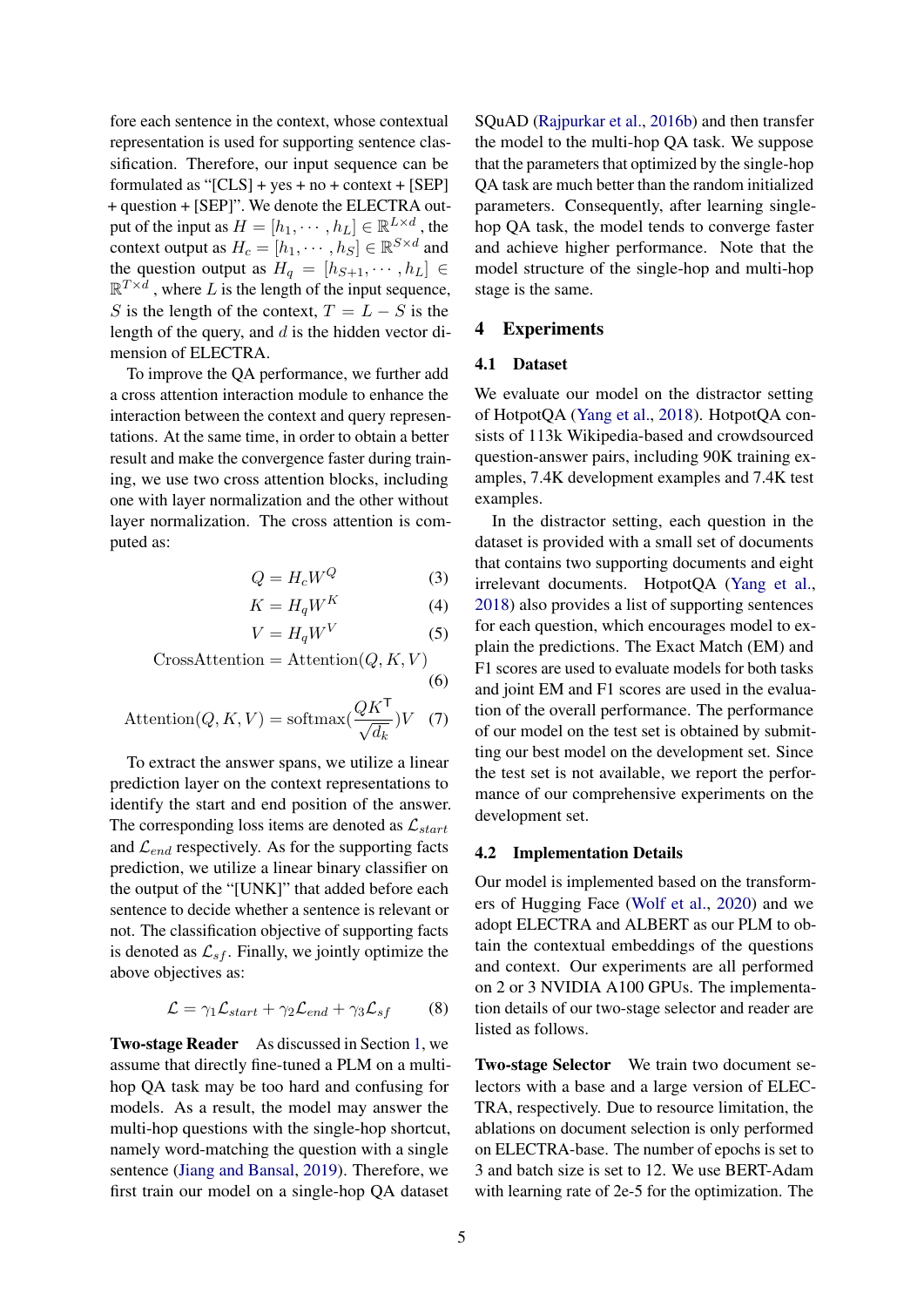<span id="page-5-1"></span>

| Model                                      | Ans   |                | Sup   |       | Joint |       |
|--------------------------------------------|-------|----------------|-------|-------|-------|-------|
|                                            | EM    | F <sub>1</sub> | EM    | F1    | EM    | F1    |
| Baseline Model (Yang et al., 2018)         | 45.60 | 59.02          | 20.32 | 64.49 | 10.83 | 40.16 |
| QFE (Nishida et al., 2019)                 | 53.86 | 68.06          | 57.75 | 84.49 | 34.63 | 59.61 |
| DFGN (Qiu et al., 2019)                    | 56.31 | 69.69          | 51.50 | 81.62 | 33.62 | 59.82 |
| SAE-large (Tu et al., 2020)                | 66.92 | 79.62          | 61.53 | 86.86 | 45.36 | 71.45 |
| C <sub>2F</sub> Reader (Shao et al., 2020) | 67.98 | 81.24          | 60.81 | 87.63 | 44.67 | 72.73 |
| HGN-large (Fang et al., 2020)              | 69.22 | 82.19          | 62.76 | 88.47 | 47.11 | 74.21 |
| AMGN+ (Li et al., 2021)                    | 70.53 | 83.37          | 63.57 | 88.83 | 47.77 | 75.24 |
| S2G+EGA (Wu et al., 2021)                  | 70.92 | 83.44          | 63.86 | 88.68 | 48.76 | 75.47 |
| $SAE+1$                                    | 70.74 | 83.61          | 63.70 | 88.95 | 48.15 | 75.72 |
| FE2H on ELECTRA(ours)                      | 69.54 | 82.69          | 64.78 | 88.71 | 48.46 | 74.90 |
| FE2H on ALBERT(ours)                       | 71.89 | 84.44          | 64.98 | 89.14 | 50.04 | 76.54 |

Table 1: Comparison of the results on the test set of HotpotQA in the distractor setting. FE2H model obtains the overall competitive performance and achieves the state-of-the-art results in all metrics on the leaderboard among all works including unpublished methods such as  $SAE+<sup>1</sup>$  $SAE+<sup>1</sup>$  $SAE+<sup>1</sup>$ , demonstrating the strong multi-hop reasoning ability of our model.

hyper-parameters of our two selectors of different stages are same while the model parameters are different and trained sequentially.

Two-stage Reader As for the question answering phase, we train the FE2H on ELECTRA model with batch size of 16 with 2 NVIDIA A100 GPUs, learning rate of 1.5e-5, warm-up rate of 0.1, and L2 weight decay of 0.01. Besides, we use ELECTRAlarge as the PLM of this phase. It takes about 2 hours per epoch and 6.5 hours in total to train a reader of a single stage. we train the FE2H on AL-BERT model with batch size of 12 with 3 NVIDIA A100 GPUs, learning rate of 1.0e-5, warm-up rate of 0.1, and L2 weight decay of 0.01. Besides, we use Albert-xxlarge-v2 as the PLM of this phase. It takes about 25 hours in total to train a reader of a single stage.

# 4.3 Experimental Results

Results on HotpotQA Table [1](#page-5-1) shows the performance of published advanced methods on the test set of HotpotQA in the distractor setting. Despite the simplicity of our model, Our FE2H on AL-BERT is the state-of-the-art model on the leader-board<sup>[1](#page-5-0)</sup>. Our model achieves the best result in all metrics, demonstrating the strong multi-hop reasoning ability of our model. The Joint EM improvement is 1.28% and the Joint F1 improvement is 1.07% among all the published methods. And the Joint F1 improvement is 0.82% among all the

<span id="page-5-2"></span>submitted methods including  $SAE+<sup>1</sup>$  $SAE+<sup>1</sup>$  $SAE+<sup>1</sup>$ .

| Model                         | EM    | F1    |
|-------------------------------|-------|-------|
| $SAE_{large}$                 | 91.98 | 95.76 |
| <b>HGN</b>                    |       | 94.53 |
| $S2G_{large}$                 | 95.77 | 97.82 |
| $\mathrm{FE2H}_{base}$ (Ours) | 95.53 | 97.59 |
| $FE2H_{large}$ (Ours)         | 96.32 | 98.02 |

Table 2: Document selection results on the dev set of HotpotQA. "-" means the data is not available.Bold ones indicate state of the art, and underlined ones indicate the second best result.

Document Selection We compare our selector with the ones of three published advanced works, that is, HGN, SAE and S2G, which also apply carefully designed selectors to retrieve relevant documents for the downstream readers. We use EM and F1 to evaluate the performance of the document selectors. As shown in Table [2,](#page-5-2) our selector outperforms these three strong baselines. Even the base version of our selector achieves competitive performance compared to the previous best selector.

# 4.4 Ablation

Two-stage Selector Ablation The results of the two-stage selector ablation are shown in Table [3.](#page-6-0) To prove the validity of out two-stage selector, we remove the second stage and evaluate the results. Results illustrate that, given the output of the first stage, no matter we select the top 2 documents or select the documents whose scores above a cer-

<span id="page-5-0"></span><sup>&</sup>lt;sup>1</sup>Leaderboard available at [https://hotpotqa.github.](https://hotpotqa.github.io) [io](https://hotpotqa.github.io)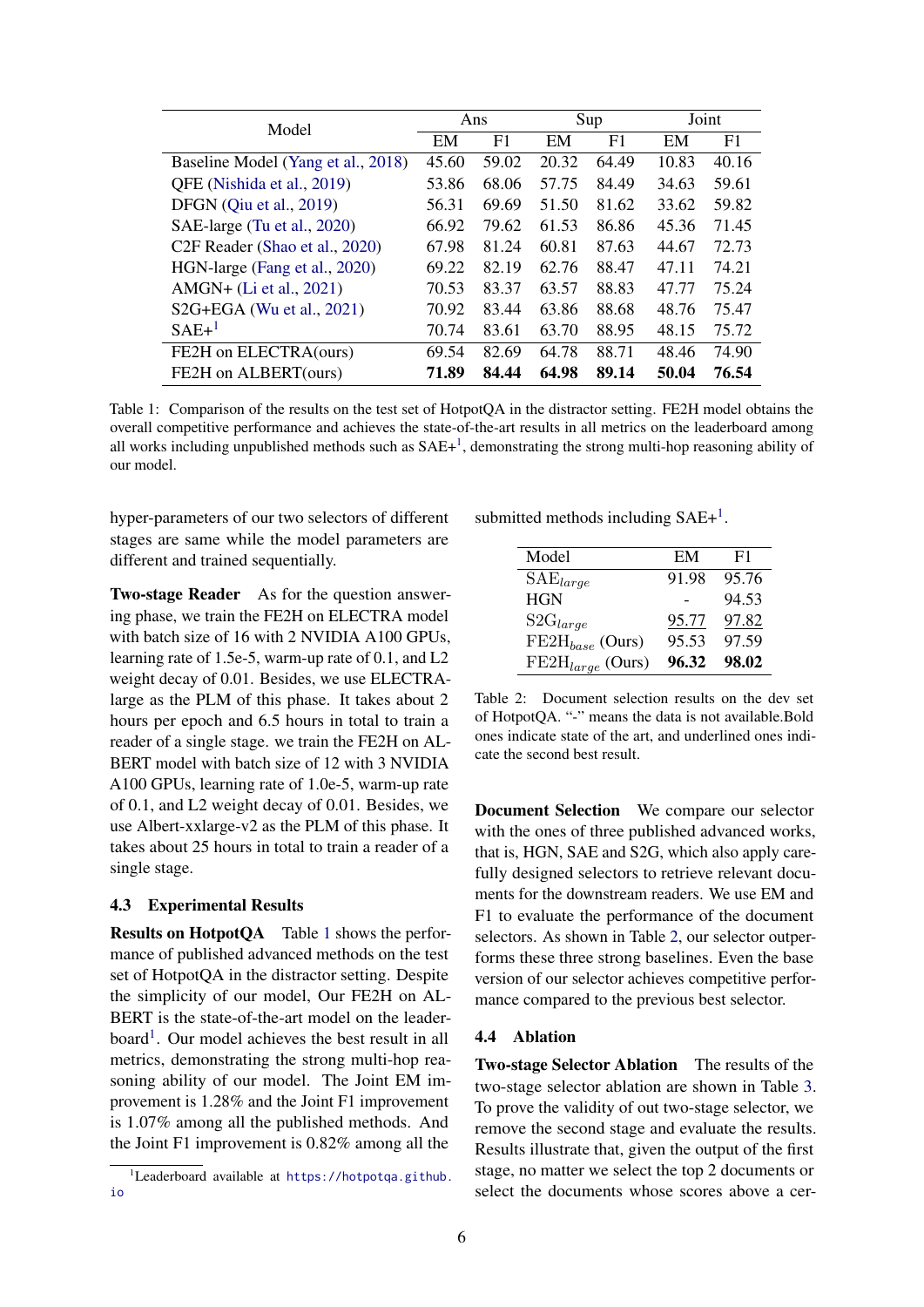<span id="page-6-0"></span>

| Setting                      | EM    | F1    |
|------------------------------|-------|-------|
| FE2H                         | 95.53 | 97.59 |
| 1st Stage + Top 2            | 89.10 | 94 41 |
| 1st Stage + THOLD            | 85.10 | 87.01 |
| 1st Stage $(AW)$ + Top 2     | 84.17 | 91.78 |
| 1st Stage $(AW) + 2nd$ Stage | 92.72 | 96.09 |

Table 3: Ablation on two-stage selector on dev set of HotpotQA. works. "THOLD" means using a threshold to select documents. "AW" means training with assigned weights.

tain threshold, both EM and F1 score drop significantly. Note that both SAE and S2G believe that the documents containing the answer span (i.e., gold documents) are more important for downstream tasks and thus assign these documents with higher score. However, we assume that relevant documents are of equal importance, especially for the first stage of our document selection. Since we do not reformulate the binary classification objective to ranking-related objectives like SAE and S2G, we assign greater weights to the gold documents to verify this assumption. Results illustrate that performance drops significantly after reassigning the weights of the relevant documents as above at the first stage. It is worth pointing that the performance of single-stage setting degrades more compared to the two-stage setting, indicating that directly guiding the selector to identify the gold documents is infeasible, thus both relevant documents are equally important.

<span id="page-6-1"></span>

| Setting                    | Joint F1 | Joint EM |
|----------------------------|----------|----------|
| Ours                       | 75.30    | 48.55    |
| - Cross Attention w/ LN    | 75.14    | 48.37    |
| - Cross Attention w/o LN   | 75.07    | 48.37    |
| - Cross Attention Block    | 75.20    | 48.19    |
| Two Cross Attention w/ LN  | 74.98    | 48.31    |
| Two Cross Attention w/o LN | 75.18    | 48.29    |
| Feed-Forward Network       | 75.05    | 48.00    |
| Self-Attention             | 74.85    | 48.00    |
| Bi-Attention               | 74.47    | 47.29    |
| Co-Attention               | 74.10    | 46.92    |

Table 4: Ablation results on components of the question answering module.

QA Model Ablation Due to the computing resource limitations, we only use a single-stage reader, i.e. the reader without training on the singlehop QA dataset, to perform the ablation of QA model structure, which is shown in Table [4.](#page-6-1) Specifically, we investigate the effect of different interaction layers between the question and the context on the performance of extracting supporting facts and answers.

Recall that our QA model exploits a cross attention block that consists of a cross attention layer with layer normalization and one without. We first ablate the cross attention block of our QA model. As shown in Table [4,](#page-6-1) both the joint F1 score and joint EM drops whether one or two cross attention layers are removed. Furthermore, in order to explore the effect of the asymmetric structure of our cross attention block, we replace it with two same cross attention layers with and without layer normalization, respectively. Experimental results show that our cross attention block outperforms the above two settings. We hypothesis that this is because the one with layer normalization tends to converge faster [\(Ba et al.,](#page-7-2) [2016\)](#page-7-2) and the one without layer normalization tends to explore a better global solution due to the randomness of the layer. As a result, our cross attention block combines the advantages of both and achieve better performance.

In addition to the cross attention layer, we attempt to explore the effect of other layers on enhancing the interaction between the question and the context, which includes self-attention, coattention, bi-attention, and feed-forward layers. These layers are directly added to the PLM during experiments. Note that our QA model without the cross attention block is equivalent to directly predicting results based on the output of PLM, namely the baseline QA model, while our experiments show that adding these layers all lead to performance degradation compared to the baseline. For these degradations, our intuitive explanations are listed as follows. Since the feed-forward network only takes the context embeddings as input, thus prohibits the interaction between the question and context, which probably results in performance degradation. As for self-attention, recall that the PLM has already contained many self-attention layers, thus learning an extra self-attention layer from scratch may not help. Moreover, because the interactions modeled by bi-attention [\(Seo et al.,](#page-8-27) [2017\)](#page-8-27) and co-attention [\(Xiong et al.,](#page-9-1) [2017\)](#page-9-1) are more complicated compared to the ones of selfattention and cross-attention, we suppose that it is hard to train a model with many pre-trained self-attention layers and a random-initialized biattention or co-attention layer.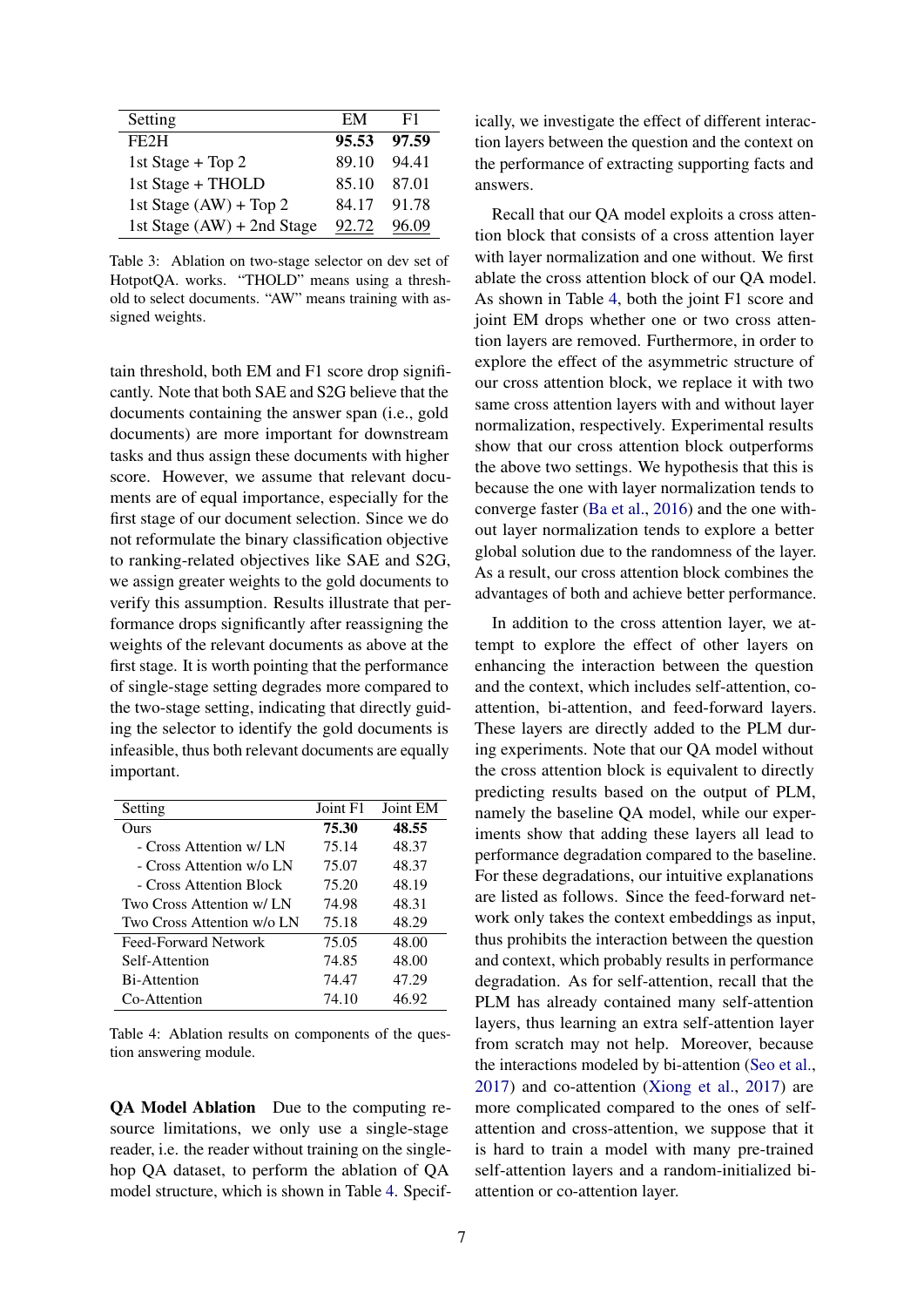In summary, however, we come to the conclusion that though our cross attention block improves the performance, the improvement is not significant and many other interaction mechanisms even negatively affect the performance. That is to say, without any additional computations, directly fine-tuned PLMs could achieve competitive performance on the downstream tasks.

<span id="page-7-4"></span>

| PLM            | <b>First Stage</b> | Second Stage | Joint F1 | Joint EM |
|----------------|--------------------|--------------|----------|----------|
| <b>BERT</b>    | <b>SHD</b>         | <b>MHD</b>   | 68.58    | 41.90    |
|                | <b>MHD</b>         |              | 67.13    | 39.86    |
|                | SHD+MHD            |              | 68.37    | 41.51    |
|                | <b>SHD</b>         | SHD+MHD      | 68.23    | 41.89    |
| <b>ELECTRA</b> | <b>SHD</b>         | <b>MHD</b>   | 75.73    | 49.37    |
|                | <b>MHD</b>         |              | 75.30    | 48.55    |
|                | SHD+MHD            |              | 75.43    | 48.87    |
|                | <b>SHD</b>         | SHD+MHD      | 75.55    | 48.48    |

Table 5: Ablation results on training strategies of the two-stage reader. SHD means single-hop dataset SQuAD and MHD means multi-hop dataset HotpotQA.

Two-stage Reader Ablation To demonstrate the effectiveness of the two-stage manner of our reader, we perform our ablation studies using a smaller PLM BERT-base [\(Devlin et al.,](#page-7-3) [2019\)](#page-7-3) and a larger PLM ELECTRA-large [\(Clark et al.,](#page-7-1) [2020\)](#page-7-1). The results are illustrated in Table [5,](#page-7-4) which demonstrate that the two-stage manner brings more significant performance improvement on BERT [\(Devlin](#page-7-3) [et al.,](#page-7-3) [2019\)](#page-7-3) than ELECTRA. Specifically, joint F1 drops 1.45% and joint EM drops 2.04% when only training on the multi-hop QA dataset. We hypothesis that this is because larger PLM like ELEC-TRA has learned much more common knowledge and obtained stronger natural language understanding ability, thus being further fine-tuned on simple tasks like single-hop QA may be of limited help. While as for smaller PLM like BERT [\(Devlin et al.,](#page-7-3) [2019\)](#page-7-3), single-hop QA datasets could offer more task-specific knowledge to the PLM and effectively bridge the gap between the PLM and the multihop QA task. Therefore, we recommend the twostage reader, especially under the circumstances that resources are limited and only small PLMs are permitted.

Subsequently, we perform experiments using both single-hop and multi-hop QA datasets but with different training strategies. As illustrated in Table [5,](#page-7-4) performance drops when we perform single-hop and multi-hop QA tasks simultaneously, which indicates that the performance improvement of our two-stage reader is not only brought by the use of more labeled QA pairs, but also brought by the

easy-to-hard two-stage manner. Notice that only using the single-hop dataset at the first stage and using both datasets at the second stage also leads to performance degradation. We presume that this is because once the model has learned the easy task, feeding it with the datasets of both tasks in the next step is of little use and even probably negatively impact the training results.

### 5 Conclusion

We propose FE2H, a simple yet effective framework for multi-hop QA that divides both the document selection and question answering into two stages following an easy-to-hard manner. Experimental results demonstrate that since we cannot feed all of the candidate documents to the PLMs at a time due to the input length limitation, taking the multi-hop reasoning nature into consideration at the document selection phase significantly improves the overall performance. As for the subsequent QA phase, thanks to the great natural language understanding ability of the PLMs, the performance of our simple two-stage reader is better than the stateof-the-art approaches without any graph structure and explicit reasoning chains. We hope this work could facilitate more simple yet powerful multihop QA approaches with the help of the advanced PLMs.

### Acknowledgements

We thank many colleagues at Nanjing University for their help, particularly Qing-Long Zhang, for useful discussion.

# **References**

- <span id="page-7-2"></span>Jimmy Lei Ba, Jamie Ryan Kiros, and Geoffrey E Hinton. 2016. [Layer normalization.](https://arxiv.org/abs/1607.06450) *arXiv:1607.06450*.
- <span id="page-7-1"></span>Kevin Clark, Minh-Thang Luong, Quoc V. Le, and Christopher D. Manning. 2020. [ELECTRA: Pre](http://arxiv.org/abs/2003.10555)[training Text Encoders as Discriminators Rather](http://arxiv.org/abs/2003.10555) [Than Generators.](http://arxiv.org/abs/2003.10555) In *ICLR*.
- <span id="page-7-0"></span>Rajarshi Das, Shehzaad Dhuliawala, Manzil Zaheer, and Andrew McCallum. 2018. Multi-step retrieverreader interaction for scalable open-domain question answering. In *ICLR*.
- <span id="page-7-3"></span>Jacob Devlin, Ming-Wei Chang, Kenton Lee, and Kristina Toutanova. 2019. [BERT: Pre-training of](https://doi.org/10.18653/v1/N19-1423) [deep bidirectional transformers for language under](https://doi.org/10.18653/v1/N19-1423)[standing.](https://doi.org/10.18653/v1/N19-1423) In *NAACL-HLT*.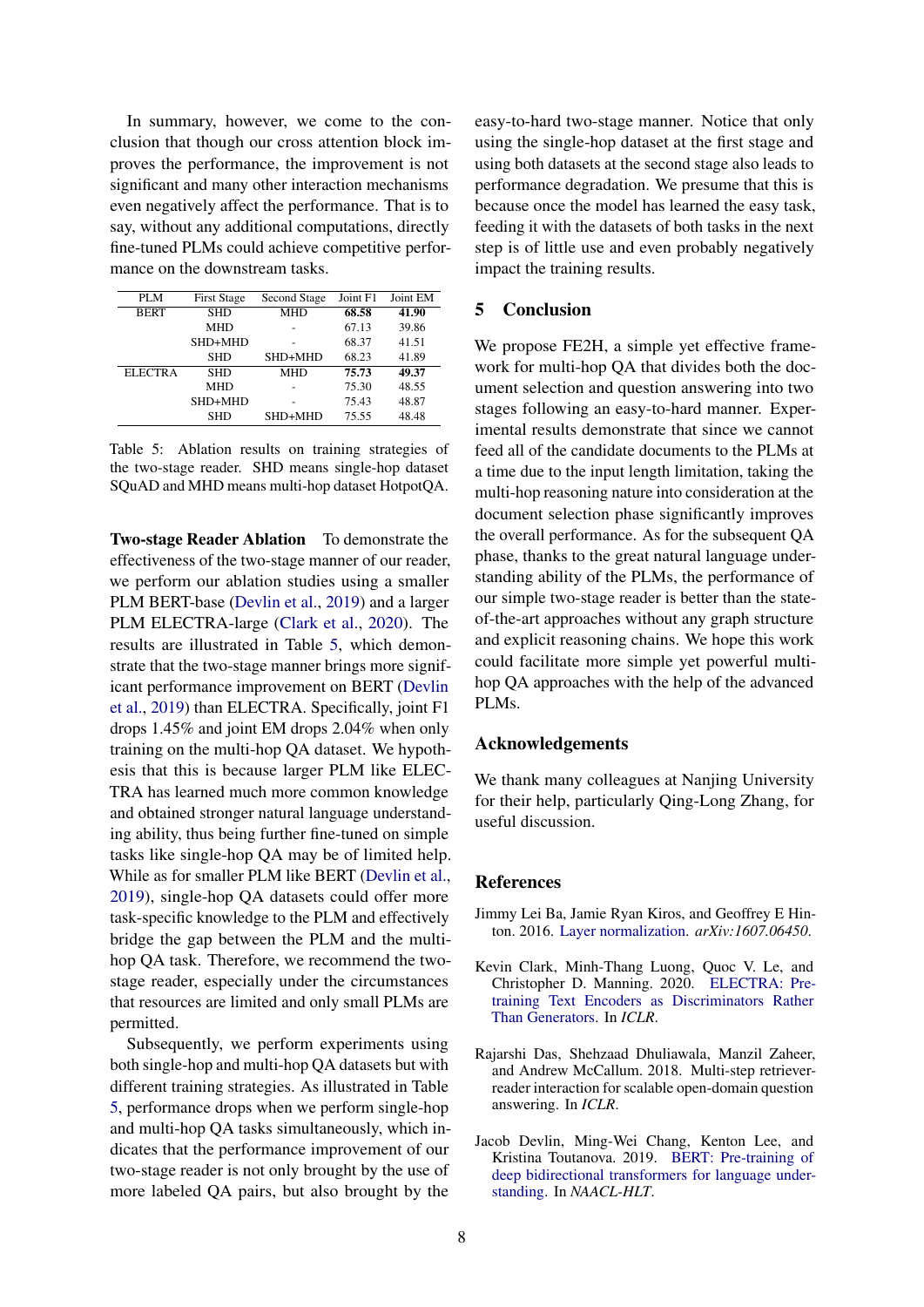- <span id="page-8-22"></span>Ming Ding, Chang Zhou, Qibin Chen, Hongxia Yang, and Jie Tang. 2019. [Cognitive graph for multi-hop](https://doi.org/10.18653/v1/P19-1259) [reading comprehension at scale.](https://doi.org/10.18653/v1/P19-1259) In *ACL*.
- <span id="page-8-2"></span>Matthew Dunn, Levent Sagun, Mike Higgins, V. Ugur Güney, Volkan Cirik, and Kyunghyun Cho. 2017. [Searchqa: A new q&a dataset augmented with con](http://arxiv.org/abs/1704.05179)[text from a search engine.](http://arxiv.org/abs/1704.05179) *CoRR*, abs/1704.05179.
- <span id="page-8-5"></span>Yuwei Fang, Siqi Sun, Zhe Gan, Rohit Pillai, Shuohang Wang, and Jingjing Liu. 2020. [Hierarchical](https://doi.org/10.18653/v1/2020.emnlp-main.710) [graph network for multi-hop question answering.](https://doi.org/10.18653/v1/2020.emnlp-main.710) In *EMNLP*.
- <span id="page-8-19"></span>Yair Feldman and Ran El-Yaniv. 2019. [Multi-hop para](https://doi.org/10.18653/v1/P19-1222)[graph retrieval for open-domain question answering.](https://doi.org/10.18653/v1/P19-1222) In *ACL*.
- <span id="page-8-17"></span>Dirk Groeneveld, Tushar Khot, Mausam, and Ashish Sabharwal. 2020. [A simple yet strong pipeline for](https://doi.org/10.18653/v1/2020.emnlp-main.711) [HotpotQA.](https://doi.org/10.18653/v1/2020.emnlp-main.711) In *EMNLP*.
- <span id="page-8-25"></span>Yichen Jiang and Mohit Bansal. 2019. [Avoiding rea](https://doi.org/10.18653/v1/P19-1262)[soning shortcuts: Adversarial evaluation, training,](https://doi.org/10.18653/v1/P19-1262) [and model development for multi-hop QA.](https://doi.org/10.18653/v1/P19-1262) In *ACL*.
- <span id="page-8-1"></span>Mandar Joshi, Eunsol Choi, Daniel Weld, and Luke Zettlemoyer. 2017. [TriviaQA: A large scale dis](https://doi.org/10.18653/v1/P17-1147)[tantly supervised challenge dataset for reading com](https://doi.org/10.18653/v1/P17-1147)[prehension.](https://doi.org/10.18653/v1/P17-1147) In *ACL*.
- <span id="page-8-24"></span>Ronghan Li, Lifang Wang, Shengli Wang, and Zejun Jiang. 2021. [Asynchronous multi-grained graph net](https://doi.org/10.24963/ijcai.2021/531)[work for interpretable multi-hop reading comprehen](https://doi.org/10.24963/ijcai.2021/531)[sion.](https://doi.org/10.24963/ijcai.2021/531) In *IJCAI*.
- <span id="page-8-12"></span>Weiwei Liu, Ivor W Tsang, and Klaus-Robert Müller. 2017. An easy-to-hard learning paradigm for multiple classes and multiple labels. *The Journal of Machine Learning Research*, 18.
- <span id="page-8-15"></span>Sewon Min, Victor Zhong, Richard Socher, and Caiming Xiong. 2018. [Efficient and robust question an](https://doi.org/10.18653/v1/P18-1160)[swering from minimal context over documents.](https://doi.org/10.18653/v1/P18-1160) In *ACL*.
- <span id="page-8-9"></span>Sewon Min, Victor Zhong, Luke Zettlemoyer, and Hannaneh Hajishirzi. 2019. [Multi-hop reading compre](https://doi.org/10.18653/v1/P19-1613)[hension through question decomposition and rescor](https://doi.org/10.18653/v1/P19-1613)[ing.](https://doi.org/10.18653/v1/P19-1613) In *ACL*.
- <span id="page-8-18"></span>Kosuke Nishida, Kyosuke Nishida, Masaaki Nagata, Atsushi Otsuka, Itsumi Saito, Hisako Asano, and Junji Tomita. 2019. [Answering while summarizing:](https://doi.org/10.18653/v1/P19-1225) [Multi-task learning for multi-hop QA with evidence](https://doi.org/10.18653/v1/P19-1225) [extraction.](https://doi.org/10.18653/v1/P19-1225) In *ACL*.
- <span id="page-8-10"></span>Ethan Perez, Patrick Lewis, Wen-tau Yih, Kyunghyun Cho, and Douwe Kiela. 2020. [Unsupervised ques](https://doi.org/10.18653/v1/2020.emnlp-main.713)[tion decomposition for question answering.](https://doi.org/10.18653/v1/2020.emnlp-main.713) In *EMNLP*.
- <span id="page-8-20"></span>Peng Qi, Xiaowen Lin, Leo Mehr, Zijian Wang, and Christopher D. Manning. 2019. [Answering complex](https://doi.org/10.18653/v1/D19-1261) [open-domain questions through iterative query gen](https://doi.org/10.18653/v1/D19-1261)[eration.](https://doi.org/10.18653/v1/D19-1261) In *EMNLP-IJCNLP*.
- <span id="page-8-21"></span>Lin Qiu, Yunxuan Xiao, Yanru Qu, Hao Zhou, Lei Li, Weinan Zhang, and Yong Yu. 2019. [Dynamically](https://doi.org/10.18653/v1/P19-1617) [fused graph network for multi-hop reasoning.](https://doi.org/10.18653/v1/P19-1617) In *ACL*.
- <span id="page-8-0"></span>Pranav Rajpurkar, Jian Zhang, Konstantin Lopyrev, and Percy Liang. 2016a. [SQuAD: 100,000+ questions](https://doi.org/10.18653/v1/D16-1264) [for machine comprehension of text.](https://doi.org/10.18653/v1/D16-1264) In *Proceedings of the 2016 Conference on Empirical Methods in Natural Language Processing*, pages 2383–2392, Austin, Texas. Association for Computational Linguistics.
- <span id="page-8-11"></span>Pranav Rajpurkar, Jian Zhang, Konstantin Lopyrev, and Percy Liang. 2016b. [SQuAD: 100,000+ questions](https://doi.org/10.18653/v1/D16-1264) [for machine comprehension of text.](https://doi.org/10.18653/v1/D16-1264) In *EMNLP*.
- <span id="page-8-13"></span>Brett D Roads, Buyun Xu, June K Robinson, and James W Tanaka. 2018. The easy-to-hard training advantage with real-world medical images. *Cognitive Research: Principles and Implications*, 3(1):1– 13.
- <span id="page-8-27"></span>Minjoon Seo, Aniruddha Kembhavi, Ali Farhadi, and Hannaneh Hajishirzi. 2017. Bidirectional attention flow for machine comprehension. *ICLR*.
- <span id="page-8-8"></span>Nan Shao, Yiming Cui, Ting Liu, Shijin Wang, and Guoping Hu. 2020. [Is Graph Structure Necessary](https://doi.org/10.18653/v1/2020.emnlp-main.583) [for Multi-hop Question Answering?](https://doi.org/10.18653/v1/2020.emnlp-main.583) In *EMNLP*.
- <span id="page-8-14"></span>Shaoyue Song, Hongkai Yu, Zhenjiang Miao, Dazhou Guo, Wei Ke, Cong Ma, and Song Wang. 2019. An easy-to-hard learning strategy for within-image cosaliency detection. *Neurocomputing*, 358:166–176.
- <span id="page-8-4"></span>Alon Talmor and Jonathan Berant. 2018. [The web as](https://doi.org/10.18653/v1/N18-1059) [a knowledge-base for answering complex questions.](https://doi.org/10.18653/v1/N18-1059) In *NAACL-HLT*.
- <span id="page-8-23"></span>Ming Tu, Guangtao Wang, Jing Huang, Yun Tang, Xiaodong He, and Bowen Zhou. 2019. [Multi-hop read](https://doi.org/10.18653/v1/P19-1260)[ing comprehension across multiple documents by](https://doi.org/10.18653/v1/P19-1260) [reasoning over heterogeneous graphs.](https://doi.org/10.18653/v1/P19-1260) In *ACL*.
- <span id="page-8-6"></span>Ming Tu, Bowen Zhou, et al. 2020. [Select, Answer](http://arxiv.org/abs/1911.00484) [and Explain: Interpretable Multi-hop Reading Com](http://arxiv.org/abs/1911.00484)[prehension over Multiple Documents.](http://arxiv.org/abs/1911.00484) In *AAAI*.
- <span id="page-8-16"></span>Zhiguo Wang, Patrick Ng, Xiaofei Ma, Ramesh Nallapati, and Bing Xiang. 2019. [Multi-passage BERT: A](https://doi.org/10.18653/v1/D19-1599) [globally normalized BERT model for open-domain](https://doi.org/10.18653/v1/D19-1599) [question answering.](https://doi.org/10.18653/v1/D19-1599) In *EMNLP-IJCNLP*.
- <span id="page-8-3"></span>Johannes Welbl, Pontus Stenetorp, and Sebastian Riedel. 2018. [Constructing datasets for multi-hop](https://doi.org/10.1162/tacl_a_00021) [reading comprehension across documents.](https://doi.org/10.1162/tacl_a_00021) *TACL*, 6.
- <span id="page-8-26"></span>Thomas Wolf, Alexander M. Rush, et al. 2020. [Trans](https://www.aclweb.org/anthology/2020.emnlp-demos.6)[formers: State-of-the-art natural language process](https://www.aclweb.org/anthology/2020.emnlp-demos.6)[ing.](https://www.aclweb.org/anthology/2020.emnlp-demos.6) In *EMNLP*.
- <span id="page-8-7"></span>Bohong Wu, Zhuosheng Zhang, and Hai Zhao. 2021. [Graph-free Multi-hop Reading Comprehension: A](http://arxiv.org/abs/2107.11823) [Select-to-Guide Strategy.](http://arxiv.org/abs/2107.11823) *arXiv:2107.11823*.